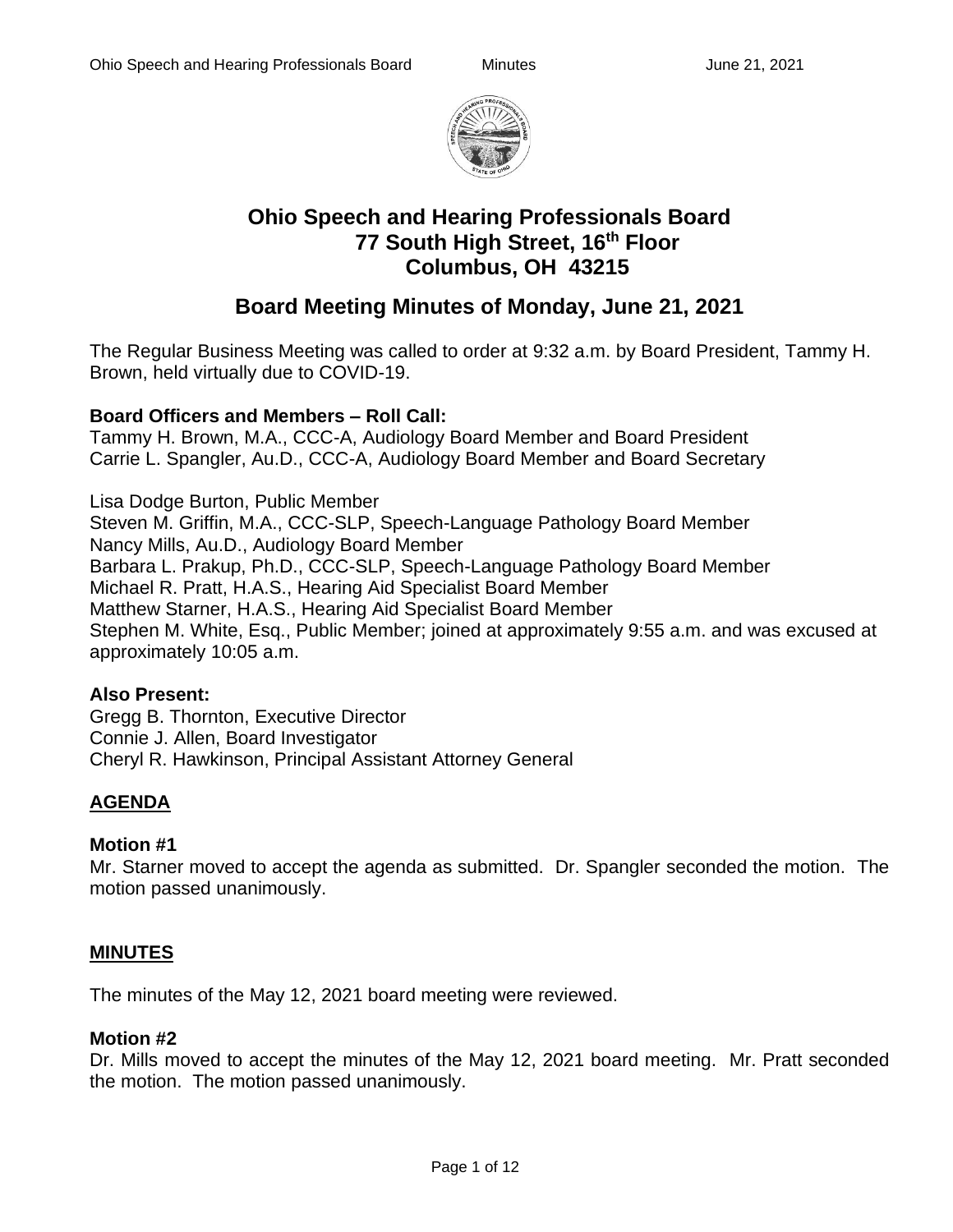## **BOARD PRESIDENT'S COMMENTS**

Tammy Brown extended a warm welcome and thanked everyone for attending the meeting. She expressed appreciation for everyone's teamwork, input, and expertise. She also thanked the Board members for their timeliness in responding to requests from board staff. She thanked the board staff for their continued dedication and hard work to ensure efficient board operations as Ohio emerges from the health orders related to the pandemic. She thanked Matt Starner for his great work as Chair of the Rules Committee. She also thanked Lisa Burton for her recent assistance with updating board policies and assisting the Executive Director with tracking legislation.

## **EXECUTIVE DIRECTOR'S REPORT**

Mr. Thornton submitted a written report of significant activities that occurred since the last Board meeting. He provided updates regarding:

- Significant meetings, presentations, and events
- Legislative and media contacts
- Year-to-date revenue and expenditures for FY 2021
- Significant legislation
- COVID-19 updates
- ASLP-IC Interstate Compact
- **EXEC** Licensure renewal extension
- State Audit for FY 2020-2021
- Sunset Review

## **ASSISTANT ATTORNEY GENERAL'S REPORT**

There were no legal updates from Principal Assistant Attorney General Cheryl Hawkinson. She noted that she will keep the Board updated on a provision pending in the budget bill addressing conscience-based healthcare denial by a practitioner.

## **INVESTIGATIONS**

#### **A. Discussion**

1. Investigative Review Group (IRG) Guideline Proposal

Principal Assistant Attorney General Hawkinson reviewed the final draft regarding the proposed IRG guidelines. There were no additional questions regarding the proposed updates that were reviewed at the board meeting on May 12, 2021.

#### **Motion #3**

Dr. Mills moved to accept the IRG Guidelines. Mr. Griffin seconded the motion. The motion passed unanimously.

2. Sole Proprietorship – whether a hearing aid fitter operating as a sole proprietor is required to hold a hearing aid dealers license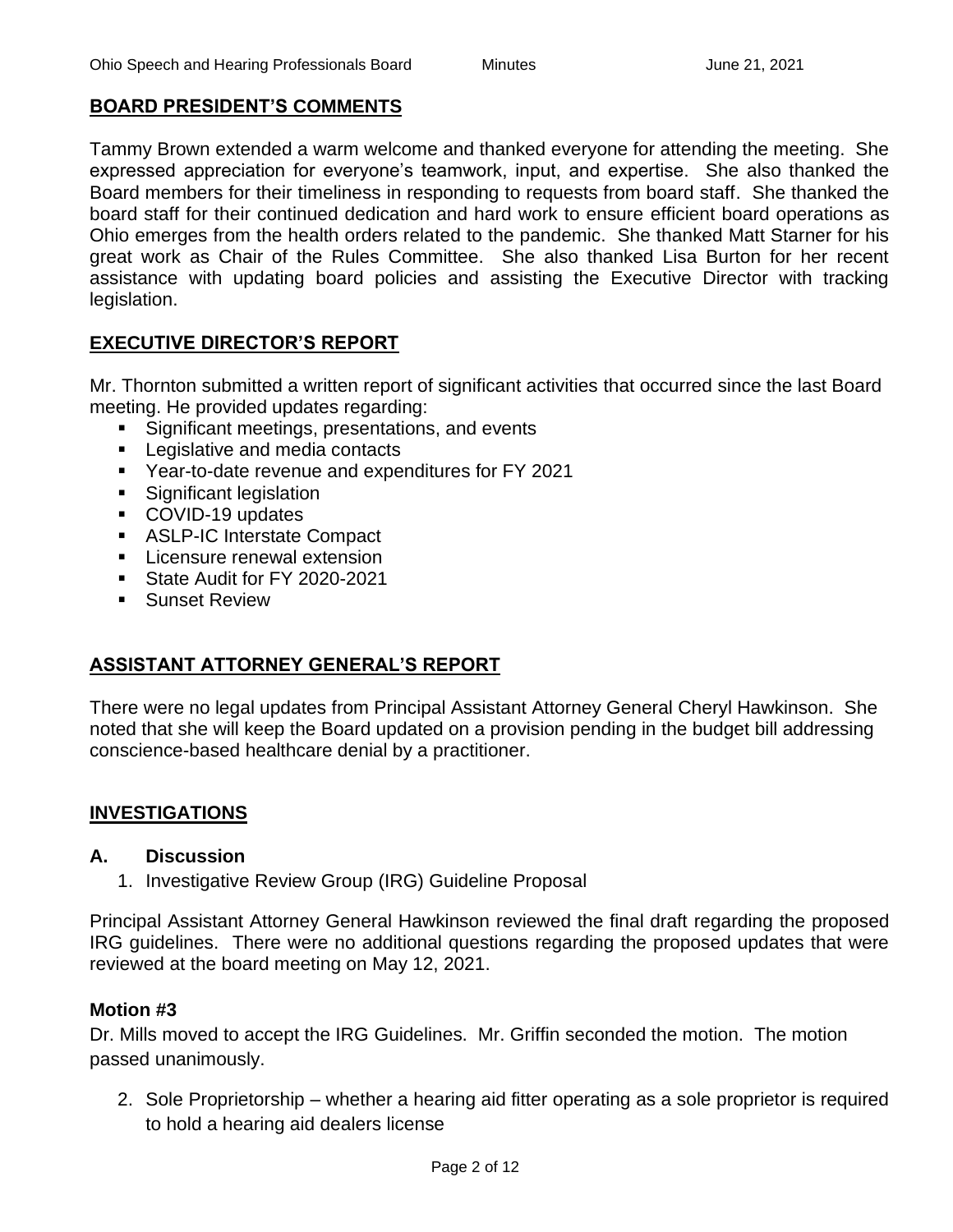Principal Assistant Attorney General Hawkinson updated the Board on a recent case involving a sole proprietor who had been merchandising hearing aids without a hearing aid dealers license, based on communications made by the Executive Director of the former Hearing Aid Dealers and Fitters licensure board, that a dealers license was not required for sole proprietors. The hearing aid fitter has since applied for a hearing aid dealers license. The Board requested clarification from Ms. Hawkinson on whether a "sole proprietor" falls within the definition of a hearing aid dealer, as specified under Ohio Revised Code section 4747.01. Ms. Hawkinson stated that she will do further legal research and update the Board at the next meeting.

3. CO2021-1520 Stephanie Summers, SP.14286

The Board reviewed Case No. CO2021-1520.

#### **Motion #4**

Dr. Mills moved to enter into a Consent Agreement on Case No. CO2021-1520 consistent with the IRG Guidelines approved and effective on June 21, 2021. Dr. Prakup seconded the motion. The motion passed unanimously. Mr. Pratt abstained.

#### **B. Board Actions**

There were no new cases to present to the Board for final action

#### **C. Investigative Report – Ms. Allen**

| OPENED Investigations since the last Board Meeting 5/12/2021 |  |
|--------------------------------------------------------------|--|
| CLOSED Investigations since the last Board Meeting 5/12/2021 |  |
| <b>Current Open Investigations</b>                           |  |
| Current Open Cases – Due to Monitoring Consent Agreement(s)  |  |
| Current Open Cases - Due to Monitoring Adjudication Order(s) |  |
| Of Current Investigations - Consumer Complaints              |  |
| Of Current Investigations - Referral Complaints              |  |

#### **Of the Investigations currently open, the Investigative Categories are listed below:**

| <b>Application Requirements Not Met</b>                |  |
|--------------------------------------------------------|--|
| <b>Billing Fraud</b>                                   |  |
| Continuing Education Violation and/or Self Report      |  |
| Conviction                                             |  |
| <b>False or Misleading Advertisement</b>               |  |
| <b>Falsified/Misleading Application</b>                |  |
| Illegal, Incompetent, or Habitually Negligent Practice |  |
| <b>Impaired Practice</b>                               |  |
| <b>Misrepresentation of Credentials</b>                |  |
| Other                                                  |  |
| <b>Practicing Under Expired/Inactive License</b>       |  |
| <b>Renewal Issue</b>                                   |  |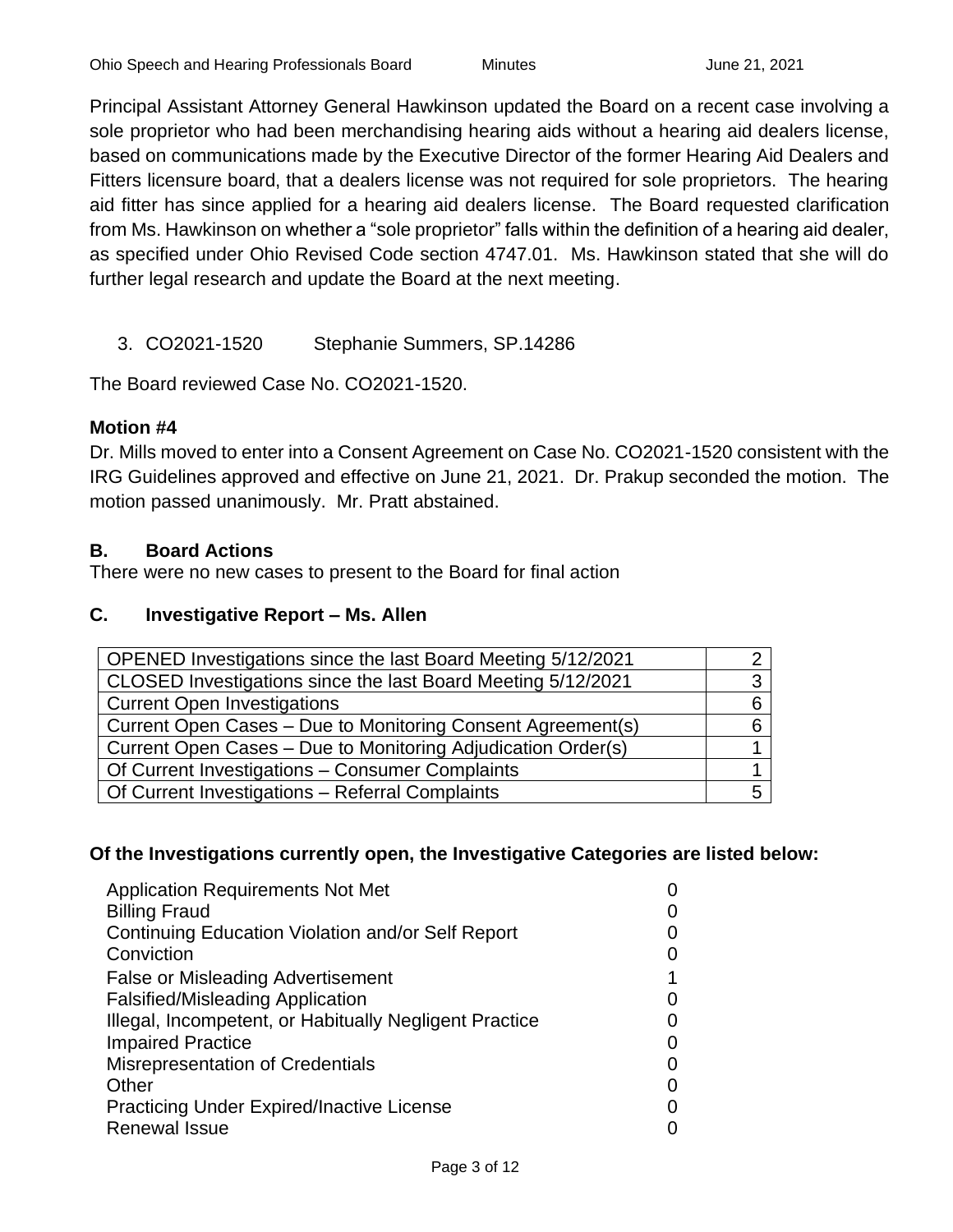| <b>Supervised Professional Experience Violations</b> |  |
|------------------------------------------------------|--|
| Unlicensed Practice                                  |  |
| Unprofessional/Unethical Conduct                     |  |

#### **Sub-Categories – Unprofessional/Unethical Conduct**

| Terminated as Network Provider                               |  |
|--------------------------------------------------------------|--|
| Hearing Aid sale via mail & claim FDA Registered however not |  |

# **Updates Since the last meeting** – Cases or Other Information Previously Heard by the Board;

Other Enforcement Activities and/or Outcome of some of the closed cases:

- Educational Letters 2
- Abandoned Application Letters 3

#### **Disciplinary Investigations Statistics for 2021 To Date**

Disciplinary Investigative Actions Taken

| 1 |
|---|
| 4 |
| 0 |
| 5 |
| 0 |
| 1 |
|   |

| Category of Disciplinary Investigative Actions Taken To Date |                |
|--------------------------------------------------------------|----------------|
| <b>Application Requirements Not Met</b>                      | 0              |
| <b>Billing Fraud</b>                                         |                |
| <b>Continuing Education Violation</b>                        | 0              |
| Conviction - Disqualifying Offense                           | 0              |
| <b>False or Misleading Advertisement</b>                     |                |
| <b>Falsified/Misleading Application</b>                      | 0              |
| Illegal, Incompetent or Habitually Negligent Practice        | 0              |
| <b>Impaired Practice</b>                                     | 0              |
| <b>Misrepresentation of Credentials</b>                      | 0              |
| Other                                                        | $\overline{2}$ |
| <b>Practicing Under Expired/Inactive License</b>             | 0              |
| <b>Renewal Issue</b>                                         |                |
| <b>Supervised Professional Experience Violations</b>         | 3              |
| <b>Unlicensed Practice</b>                                   | 0              |
| Unprofessional/Unethical Conduct                             | 3              |
|                                                              |                |

## **LICENSURE APPROVAL – Carrie Spangler**

#### **A. License Review**

#### **Motion #5**

Dr. Spangler moved to ratify the Audiology, Hearing Aid Dealers, Hearing Aid Fitters, Hearing Aid Satellites, Conditional Speech-Language Pathology, Speech-Language Pathology, and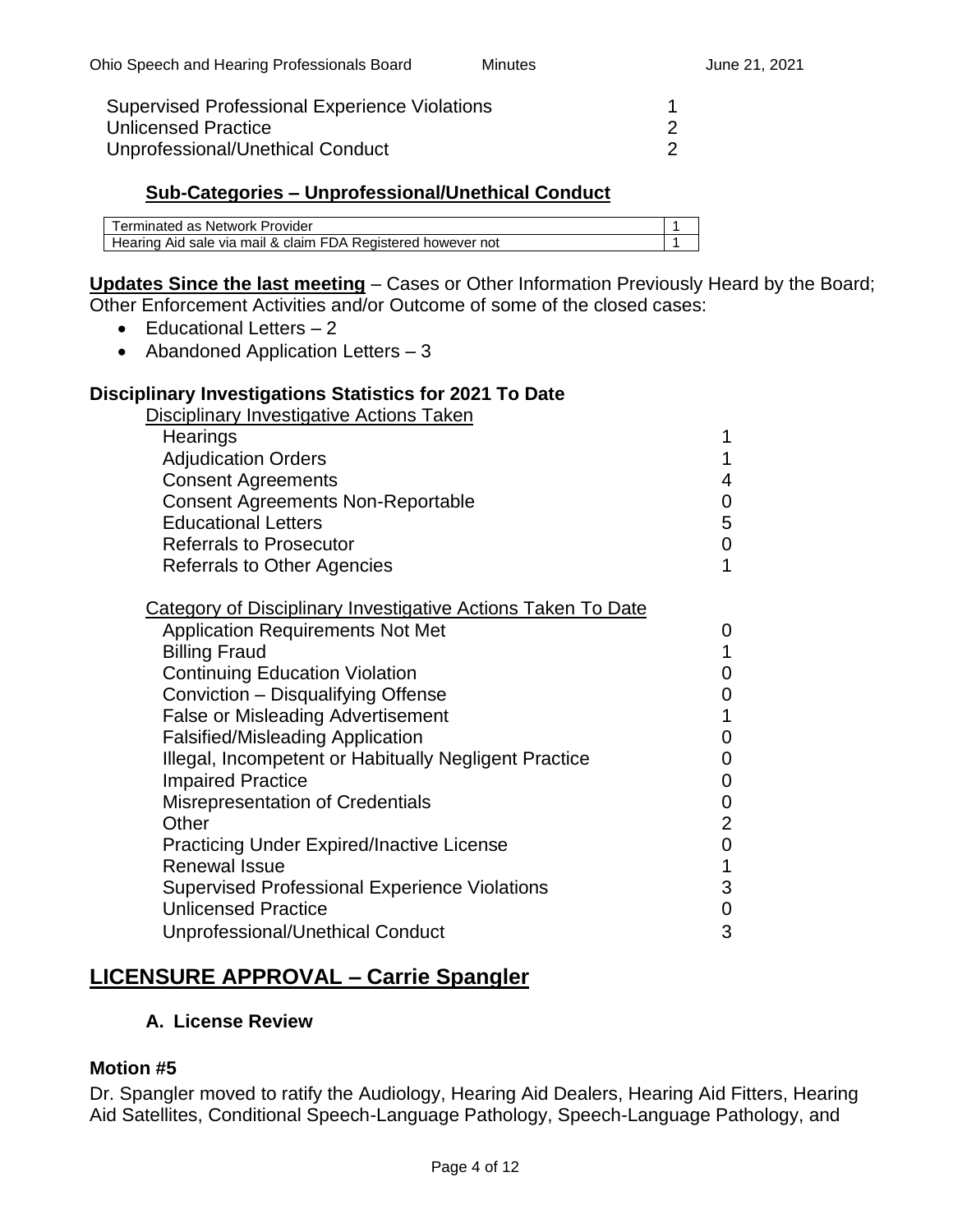Trainee Permit licenses granted by the Executive Director since the last Board Meeting. Mr. Starner seconded the motion. The motion passed unanimously.

| <b>License: Number</b>  | <b>Issue Date</b> | <b>Applicant Full Name</b> |
|-------------------------|-------------------|----------------------------|
| SP.14379                | 5/7/2021          | <b>Beatrice Shklyar</b>    |
| COND.20211631-SP        | 5/10/2021         | Kaly Shania Snow           |
| COND.20211638-SP        | 5/10/2021         | <b>Emily Mariah Relic</b>  |
| <u>SP.14381</u>         | 5/10/2021         | Elizabeth Mary Ulrich      |
| COND.20211635-SP        | 5/10/2021         | Alyssa Hulthen             |
| COND.20211639-SP        | 5/10/2021         | Alexandra Paige Shondrick  |
| COND.20211629-SP        | 5/10/2021         | Ryan Penny                 |
| COND.20211628-SP        | 5/10/2021         | <b>Taylor Marie Bishop</b> |
| A.02305                 | 5/10/2021         | Lisa Martinez              |
| COND.20211643-SP        | 5/10/2021         | Katrina Eldreth            |
| COND.20211619-SP        | 5/10/2021         | Kayla Nicole Hafner        |
| COND.20211634-SP        | 5/10/2021         | Kaitlyn Marie Brzeczkowski |
| COND.20211636-SP        | 5/10/2021         | Kadi Ann Vermillion        |
| COND.20211620-SP        | 5/10/2021         | Kiera Michele Gran         |
| COND.20211627-SP        | 5/10/2021         | Morgan Raney               |
| COND.20211624-SP        | 5/10/2021         | <b>Emily Mae Teeters</b>   |
| COND.20211646-SP        | 5/10/2021         | Jessica Lynn Bryant        |
| COND.20211642-SP        | 5/10/2021         | Amanda Mae Fillman         |
| SP.14380                | 5/10/2021         | Amanda Sheridan            |
| COND.20211623-SP        | 5/10/2021         | Hayley Carolann Allore     |
| COND.20211633-SP        | 5/10/2021         | Lauren Wilson              |
| COND.20211640-SP        | 5/10/2021         | Chelsea Cynthia Kelly      |
| COND.20211626-SP        | 5/10/2021         | Rachel Jayne Yelicich      |
| COND.20211632-SP        | 5/10/2021         | Alexa Brin Carlson         |
| COND.20211645-SP        | 5/10/2021         | Jessica Marie Beran        |
| COND.20211637-SP        | 5/10/2021         | Zoe Sommers                |
| COND.20211622-SP        | 5/10/2021         | Allison Baldwin            |
| COND.20211641-SP        | 5/10/2021         | Kylie Marie Somodi         |
| COND.20211630-SP        | 5/10/2021         | Jessica Ann Winkler        |
| COND.20211621-SP        | 5/10/2021         | <b>Marissa Marion</b>      |
| COND.20211644-SP        | 5/10/2021         | Livia Dyke                 |
| COND.20211625-SP        | 5/10/2021         | <b>Cameron Rose McCabe</b> |
| SP.14382                | 5/11/2021         | Jennifer Kirk Dyer         |
| <u>COND.20211647-SP</u> | 5/11/2021         | Katherine Jane Swope       |
| <u>SP.14383</u>         | 5/12/2021         | Nicole Estell              |
| <u>SP.14385</u>         | 5/12/2021         | Lauren Marie DeBelly       |
| <u>SP.14384</u>         | 5/12/2021         | <b>Claire Schuster</b>     |
| <u>COND.20211648-SP</u> | 5/14/2021         | Kaily Ann Leslein          |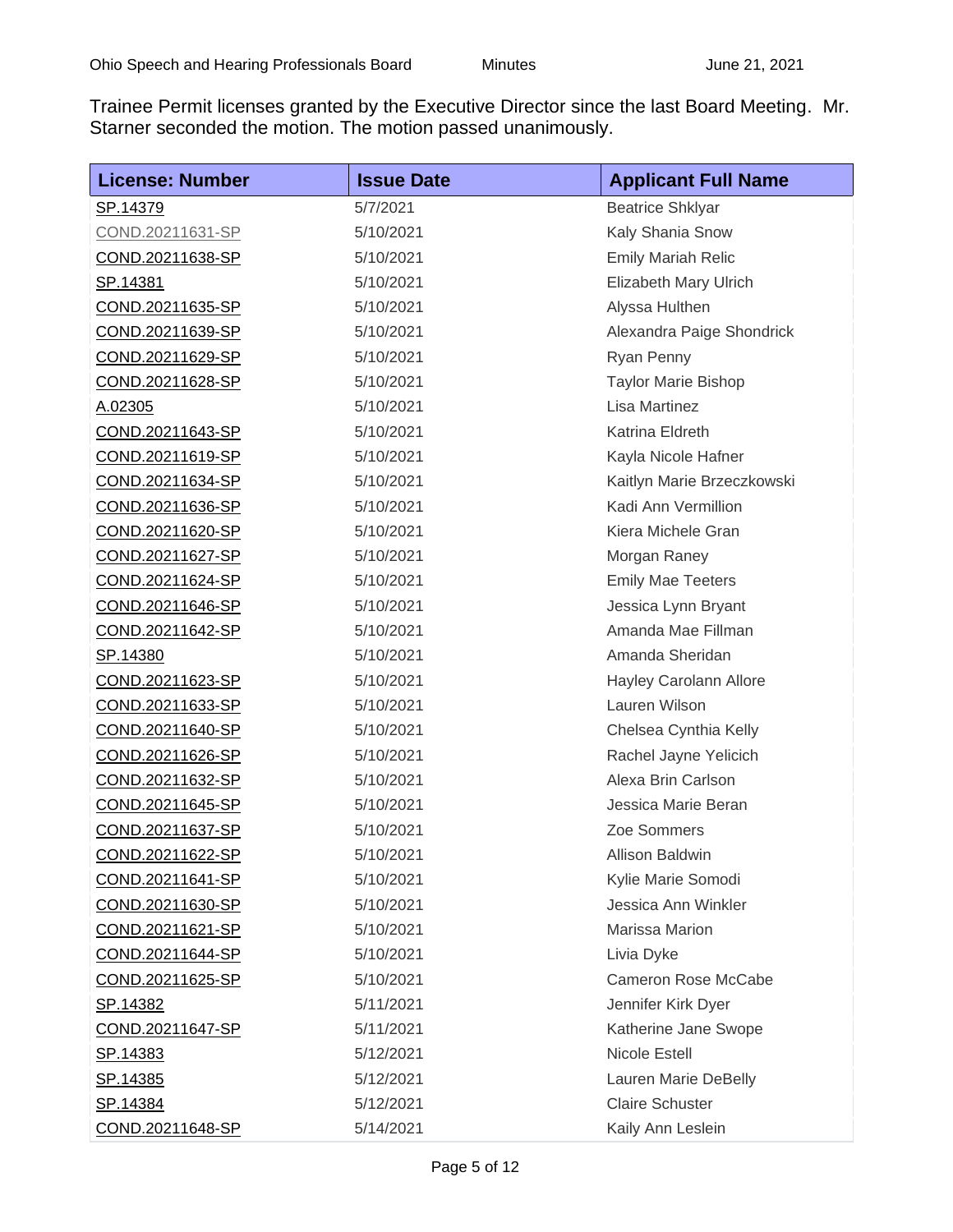| COND.20211660-SP        | 5/14/2021 | <b>Sydney Maddison Sleek</b> |
|-------------------------|-----------|------------------------------|
| COND.20211649-SP        | 5/14/2021 | <b>Courtney Campbell</b>     |
| <u>COND.20211661-SP</u> | 5/14/2021 | Abbie Van Horn               |
| COND.20211651-SP        | 5/14/2021 | <b>Madeline Parisi</b>       |
| COND.20211657-SP        | 5/14/2021 | Kathryn Grayce Swanberg      |
| <u>COND.20211658-SP</u> | 5/14/2021 | <b>Katherine Ross</b>        |
| <u>COND.20211652-SP</u> | 5/14/2021 | Katherine Marie Behrendt     |
| A.02309                 | 5/14/2021 | Miranda Hendrus              |
| <u>COND.20211659-SP</u> | 5/14/2021 | Katelyn Marie Dufur          |
| SP.14386                | 5/14/2021 | Morgan Lynn Murray           |
| A.02308                 | 5/14/2021 | <b>Barbara Griffith</b>      |
| <u>SP.14387</u>         | 5/14/2021 | Barbara Griffith             |
| A.02307                 | 5/14/2021 | McKenzie Robinson            |
| COND.20211656-SP        | 5/14/2021 | Michelle Kahle               |
| A.02306                 | 5/14/2021 | Kendra Recker                |
| COND.20211654-SP        | 5/14/2021 | Cassidy Longville            |
| A.02310                 | 5/14/2021 | Natalie Kristine Safdar      |
| COND.20211655-SP        | 5/14/2021 | Lauren Justine Hall          |
| SP.14388                | 5/14/2021 | Joan C Castrillo             |
| COND.20211653-SP        | 5/14/2021 | Anna nadia Nyszczy           |
| COND.20211650-SP        | 5/14/2021 | Abigail Sheldrick            |
| COND.20211666-SP        | 5/17/2021 | Nicholas Christopher Duff    |
| COND.20211664-SP        | 5/17/2021 | Santina Marie D'Agostino     |
| COND.20211662-SP        | 5/17/2021 | Mia Ilene Vanek Eberts       |
| COND.20211665-SP        | 5/17/2021 | Lauren Hoyt                  |
| HAD.03381               | 5/17/2021 | Eryn Staats                  |
| COND.20211663-SP        | 5/17/2021 | Jennifer Martha Hamilton     |
| COND.20211670-SP        | 5/18/2021 | <b>Brianna Kelley</b>        |
| COND.20211669-SP        | 5/18/2021 | Alisa Noelle Askew           |
| COND.20211668-SP        | 5/18/2021 | Megan Elizabeth Igel         |
| <u>COND.20211667-SP</u> | 5/18/2021 | Ellen Ra Harper              |
| COND.20211672-SP        | 5/19/2021 | Kiera Byrne                  |
| SP.14390                | 5/19/2021 | Lindsay Helderman            |
| A.02312                 | 5/19/2021 | Hanna Spears                 |
| A.02313                 | 5/19/2021 | Viral Tejani                 |
| <u>COND.20211671-SP</u> | 5/19/2021 | Sarah-Jane Marie Sambor      |
| A.02311                 | 5/19/2021 | Laurel Wilson                |
| <u>SP.14389</u>         | 5/19/2021 | Abigayle L. Wilbanks         |
| COND.20211675-SP        | 5/20/2021 | Briana Lynn LaVigna          |
| SP.14394                | 5/20/2021 | <b>Allison Martz</b>         |
| COND.20211676-SP        | 5/20/2021 | Megan Marie Lemon            |
| SP.14393                | 5/20/2021 | Amanda Kaye Simmons          |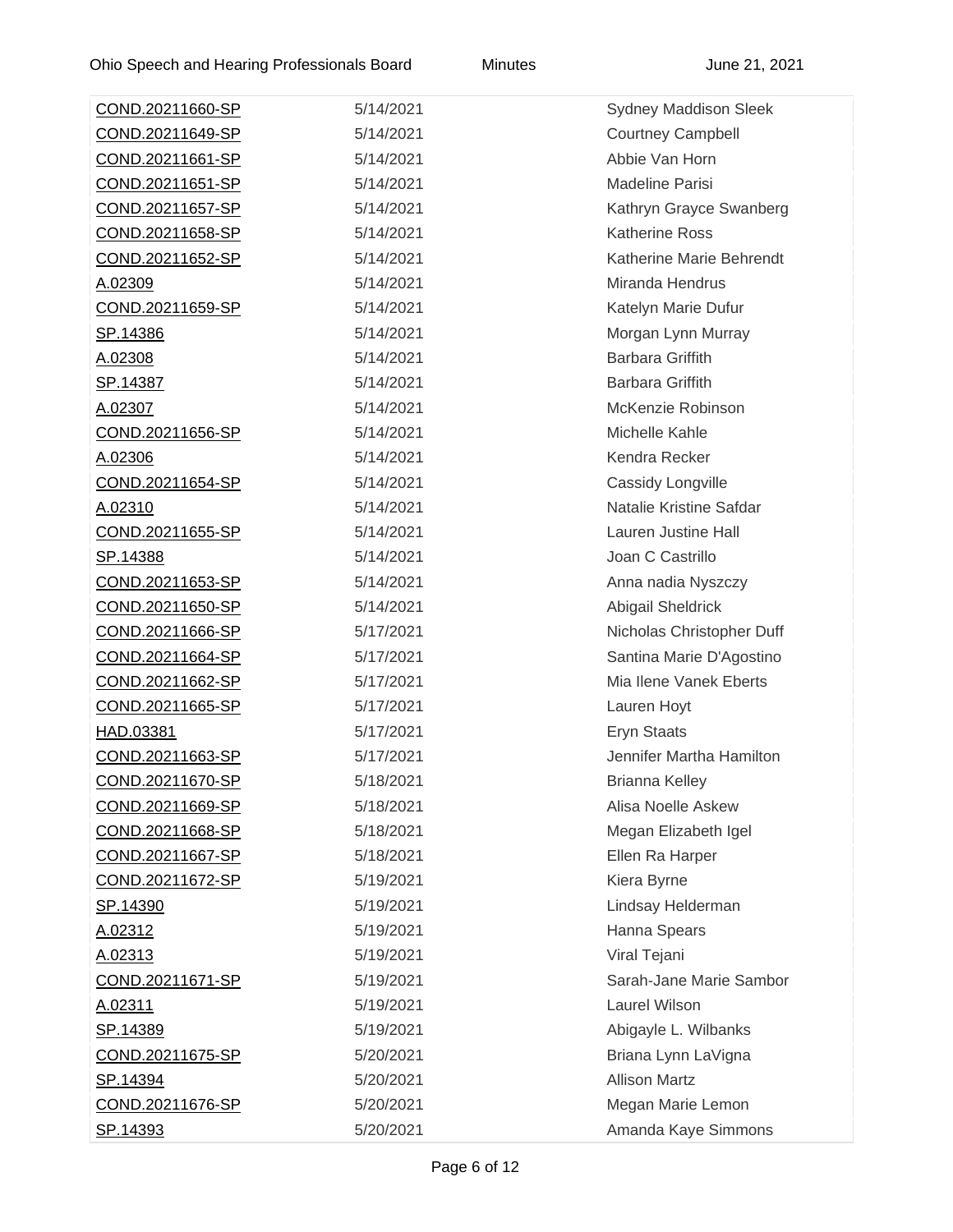| <u>SP.14392</u>         | 5/20/2021 | Wendy Leigh Shumaker         |
|-------------------------|-----------|------------------------------|
| COND.20211673-SP        | 5/20/2021 | Victoria LaValle             |
| COND.20211674-SP        | 5/20/2021 | Rachel Catherine Kepley      |
| <u>SP.14391</u>         | 5/20/2021 | Kayla Noel Bittner           |
| A.02317                 | 5/21/2021 | Maria E Bonvissuto           |
| A.02316                 | 5/21/2021 | Casey Jane Haumesser         |
| TP.11250                | 5/21/2021 | <b>Alexis Terryn Stewart</b> |
| COND.20211682-SP        | 5/21/2021 | Julia Yvonne Laughman        |
| COND.20211678-SP        | 5/21/2021 | Barbara Holland Bobal        |
| COND.20211679-SP        | 5/21/2021 | Elizabeth Morgan-Duke Booker |
| COND.20211681-SP        | 5/21/2021 | Maura Durcan                 |
| COND.20211677-SP        | 5/21/2021 | Kaitlyn Marie Kolano         |
| A.02314                 | 5/21/2021 | Lauren Rose Pike             |
| A.02315                 | 5/21/2021 | Eleni Santarelli             |
| COND.20211680-SP        | 5/21/2021 | Diana Fay Shraybman          |
| IL.03451                | 5/24/2021 | Sara Hofmann                 |
| COND.20211683-SP        | 5/24/2021 | Ashley Marie Cochran         |
| COND.20211684-SP        | 5/24/2021 | Kelly Marie Mangosh          |
| IL.03452                | 5/24/2021 | Kaitlin Marie Campbell       |
| IL.03453                | 5/24/2021 | Sarah R. Goldschmidt         |
| IL.03450                | 5/24/2021 | <b>Cortney MacDonald</b>     |
| <u>SP.14395</u>         | 5/24/2021 | Zahra A Qureshi              |
| COND.20211686-SP        | 5/25/2021 | <b>Emily Carolyn Bais</b>    |
| TP.11251                | 5/25/2021 | heather miller               |
| A.02318                 | 5/25/2021 | <b>Mariah Catherine Neff</b> |
| COND.20211685-SP        | 5/25/2021 | Sydney Elizabeth Osentoski   |
| COND.20211687-SP        | 5/25/2021 | Amanda Marie Arnzen          |
| TP.11252                | 5/25/2021 | Theresa Ann Edwards          |
| A.02319                 | 5/25/2021 | Julie Colaianni              |
| HAD.03382               | 5/25/2021 | Mary B. Bond                 |
| SP.14396                | 5/25/2021 | Ellen M. Ashbrock            |
| COND.20211688-SP        | 5/27/2021 | Nicole Thompson              |
| COND.20211689-SP        | 5/27/2021 | Rachel Hannah Topper         |
| <u>COND.20211690-SP</u> | 5/27/2021 | <b>Andrew David Bissler</b>  |
| COND.20211691-SP        | 5/27/2021 | Claire Virginia Goecke       |
| COND.20211692-SP        | 5/27/2021 | Kacey Renee Riga             |
| COND.20211694-SP        | 5/28/2021 | <b>Tionna Monet Smith</b>    |
| COND.20211695-SP        | 5/28/2021 | Alyssa Kozlowski             |
| SP.14399                | 5/28/2021 | Jaclynn Gostomski            |
| SP.14400                | 5/28/2021 | Hannah Noelle McKenzie       |
| SP.14397                | 5/28/2021 | Haley Ryan                   |
| SP.14398                | 5/28/2021 | <b>Brenna Elise DuPratt</b>  |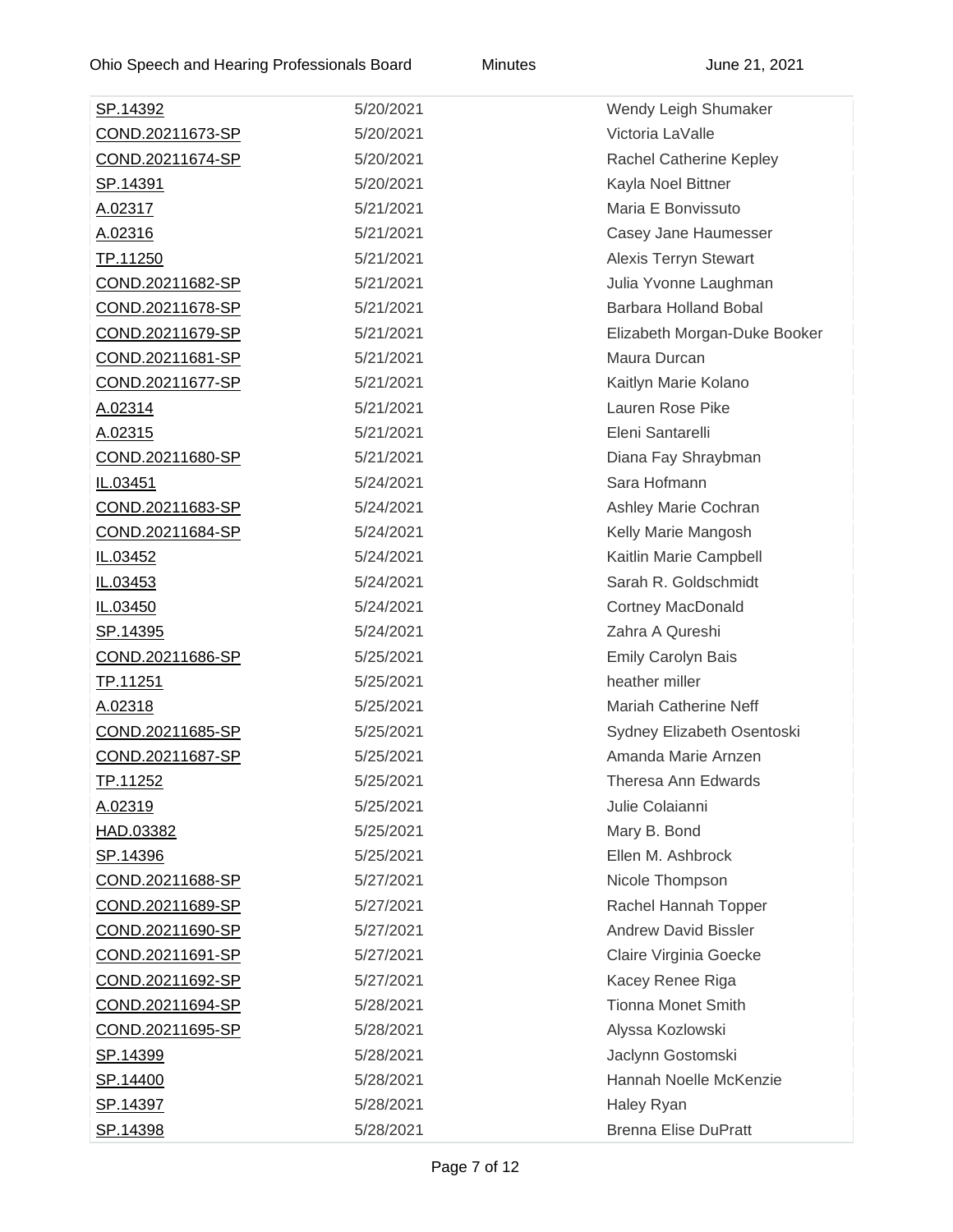| A.02320                 | 5/28/2021 | Jennifer Gale                 |
|-------------------------|-----------|-------------------------------|
| COND.20211693-SP        | 5/28/2021 | <b>Chandler Burkhart</b>      |
| <u>COND.20211698-SP</u> | 6/1/2021  | Maura Ann Blake               |
| COND.20211697-SP        | 6/1/2021  | Jamie Elizabeth Braden        |
| COND.20211699-SP        | 6/1/2021  | Alysa Marie Langenderfer      |
| <u>COND.20211696-SP</u> | 6/1/2021  | Libby Crook                   |
| COND.20211701-SP        | 6/1/2021  | Sarah Frances Bauman          |
| A.02321                 | 6/1/2021  | Matthew Ryan Behringer        |
| <u>COND.20211700-SP</u> | 6/1/2021  | Katherine B Church            |
| <u>SP.14401</u>         | 6/2/2021  | Cecilia Charlyn Schwartz      |
| SP.14402                | 6/2/2021  | Sarah Strother                |
| <u>SP.14403</u>         | 6/3/2021  | Abigail Wenzlick              |
| SP.14407                | 6/3/2021  | Peyton Dean                   |
| <u>SP.14404</u>         | 6/3/2021  | Olivia Suzanne Crawford       |
| SP.14405                | 6/3/2021  | <b>Alexis Shawver</b>         |
| SP.14406                | 6/3/2021  | Aisuluu Baatyrbek kyzy        |
| COND.20211702-SP        | 6/4/2021  | Robyn G Jones                 |
| COND.20211703-SP        | 6/4/2021  | Marina L Gooch                |
| A.02322                 | 6/4/2021  | Jacinto Thomas Fragoso        |
| COND.20211704-SP        | 6/4/2021  | <b>Emily Beckwith</b>         |
| TP.11253                | 6/7/2021  | <b>Sheree Grace Ferrell</b>   |
| <u>SP.14408</u>         | 6/7/2021  | <b>Elaine King</b>            |
| <u>SP.14409</u>         | 6/7/2021  | <b>Emily Todoroff</b>         |
| COND.20211709-SP        | 6/9/2021  | Holly R Rowland               |
| COND.20211717-SP        | 6/9/2021  | Allison Lockhart              |
| TP.11254                | 6/9/2021  | AmyLynn Pope Rule             |
| <u>SP.14410</u>         | 6/9/2021  | Pamela Anne Paskowitz         |
| COND.20211705-SP        | 6/9/2021  | Cassandra Rose Rubino         |
| COND.20211716-SP        | 6/9/2021  | Nadia Lynn El-Yousseph        |
| COND.20211711-SP        | 6/9/2021  | Allison Marie Crittenden      |
| COND.20211707-SP        | 6/9/2021  | Julie Ann River               |
| COND.20211710-SP        | 6/9/2021  | Emma Vander Stoep             |
| COND.20211718-SP        | 6/9/2021  | <b>Cassie Marilyn Uebbing</b> |
| COND.20211715-SP        | 6/9/2021  | <b>Catherine Anne Frey</b>    |
| <u>COND.20211714-SP</u> | 6/9/2021  | Erinn Kanyok                  |
| SP.14412                | 6/9/2021  | <b>Robert Reyes</b>           |
| COND.20211708-SP        | 6/9/2021  | Ashlynn Rae Kufleitner        |
| <u>SP.14411</u>         | 6/9/2021  | Kathleen Glyn Christo         |
| A.02323                 | 6/9/2021  | Kelly Marie Epperson          |
| COND.20211706-SP        | 6/9/2021  | Kristin Maura Aleshire        |
| COND.20211712-SP        | 6/9/2021  | <b>Emily Aaron</b>            |
| <u>COND.20211713-SP</u> | 6/9/2021  | Kathleen Michelle McCarthy    |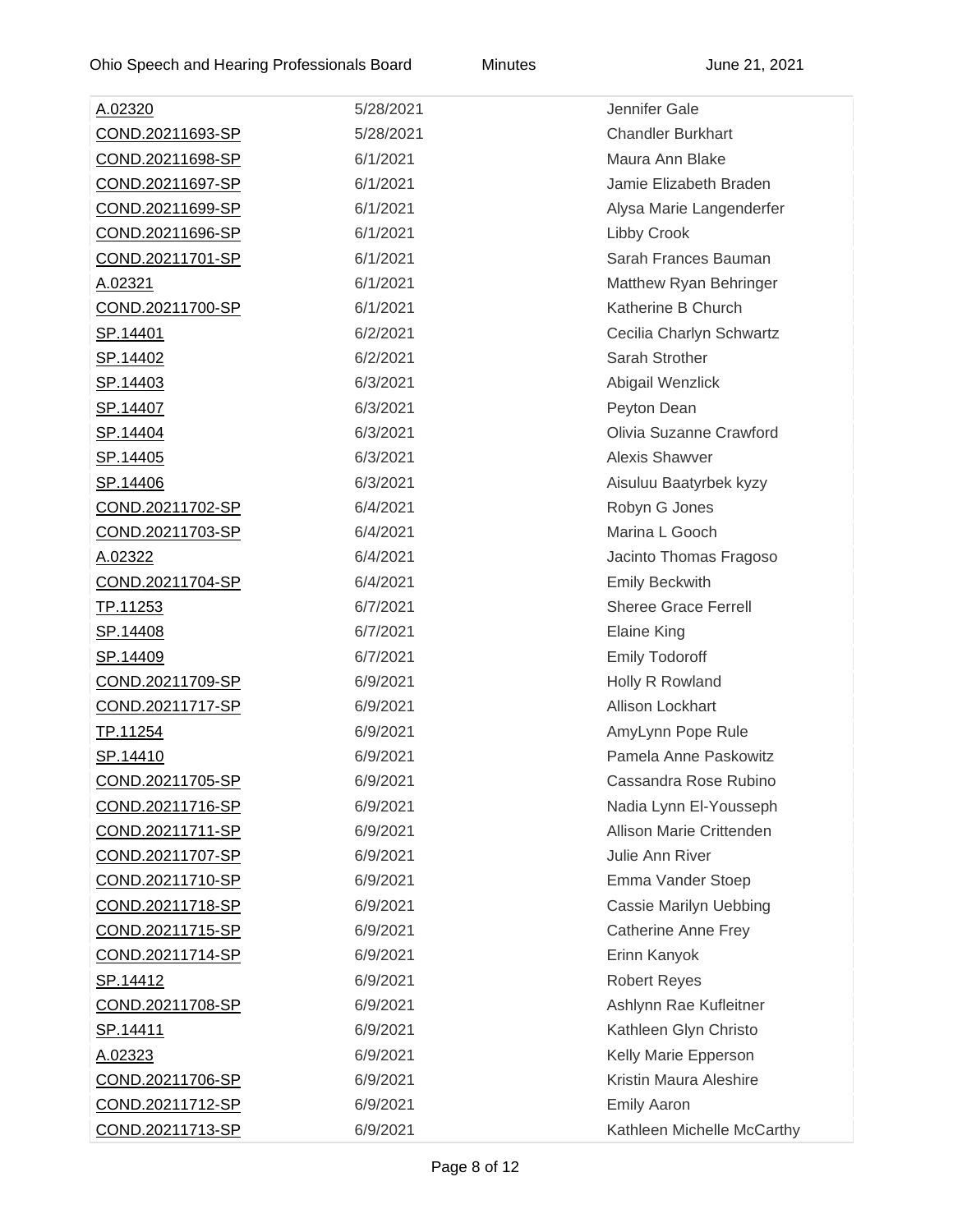| COND.20211720-SP | 6/11/2021 | Jessica Melaragno           |
|------------------|-----------|-----------------------------|
| SP.14414         | 6/11/2021 | Michaela Courtney DeMeio    |
| <u>SP.14417</u>  | 6/11/2021 | Megan Macie Barnett         |
| SP.14415         | 6/11/2021 | Mary Christian Oddo         |
| SP.14413         | 6/11/2021 | Tamara Dujmovic Bracak      |
| SP.14416         | 6/11/2021 | Morgan Marie Marvin         |
| COND.20211722-SP | 6/11/2021 | Madelyn Joelle Eisenhour    |
| COND.20211724-SP | 6/11/2021 | Sarah Elizabeth Vinci       |
| COND.20211723-SP | 6/11/2021 | Michelle Isabelle Donias    |
| COND.20211721-SP | 6/11/2021 | Kaitlyn Marie Geyer         |
| COND.20211719-SP | 6/11/2021 | Mikaela Moore               |
| COND.20211725-SP | 6/14/2021 | Meghan K Noonan             |
| TEMP.00046-SP    | 6/14/2021 | Darius Laron Thomas-Wallace |
| COND.20211726-SP | 6/14/2021 | Katherine E Schreiner       |
| A.02324          | 6/14/2021 | Abby Layne Maurer           |
| COND.20211727-SP | 6/14/2021 | Rachel Vroom                |
| <u>SP.14418</u>  | 6/16/2021 | <b>Brittany Krekeler</b>    |
| SP.14419         | 6/16/2021 | Cara Joy Ryan               |
| COND.20211732-SP | 6/16/2021 | John Munday                 |
| COND.20211731-SP | 6/16/2021 | Sarah M Stahelin            |
| A.02326          | 6/16/2021 | Alisha Marie McDaniel       |
| COND.20211730-SP | 6/16/2021 | Alyssa Leigh Weisman        |
| TP.11255         | 6/16/2021 | Joseph Scott Allomong       |
| A.02325          | 6/16/2021 | Gianna Righi                |
| SP.14420         | 6/16/2021 | Megan Schlater              |
| COND.20211729-SP | 6/16/2021 | Brianna Hammond             |
| COND.20211728-SP | 6/16/2021 | Pavandeep K Toor            |

#### **Audiology Aides**

None

#### **Speech-Language Pathology Aides**

**None** 

**Licensure Applications**

None

**Special Applications**

None

#### **LICENSING SUMMARY**

**(Note: includes number of licenses with H.B. 404's extended 7/1/2021 expiration date and the Board's normal expiration date of 12/31/2022)**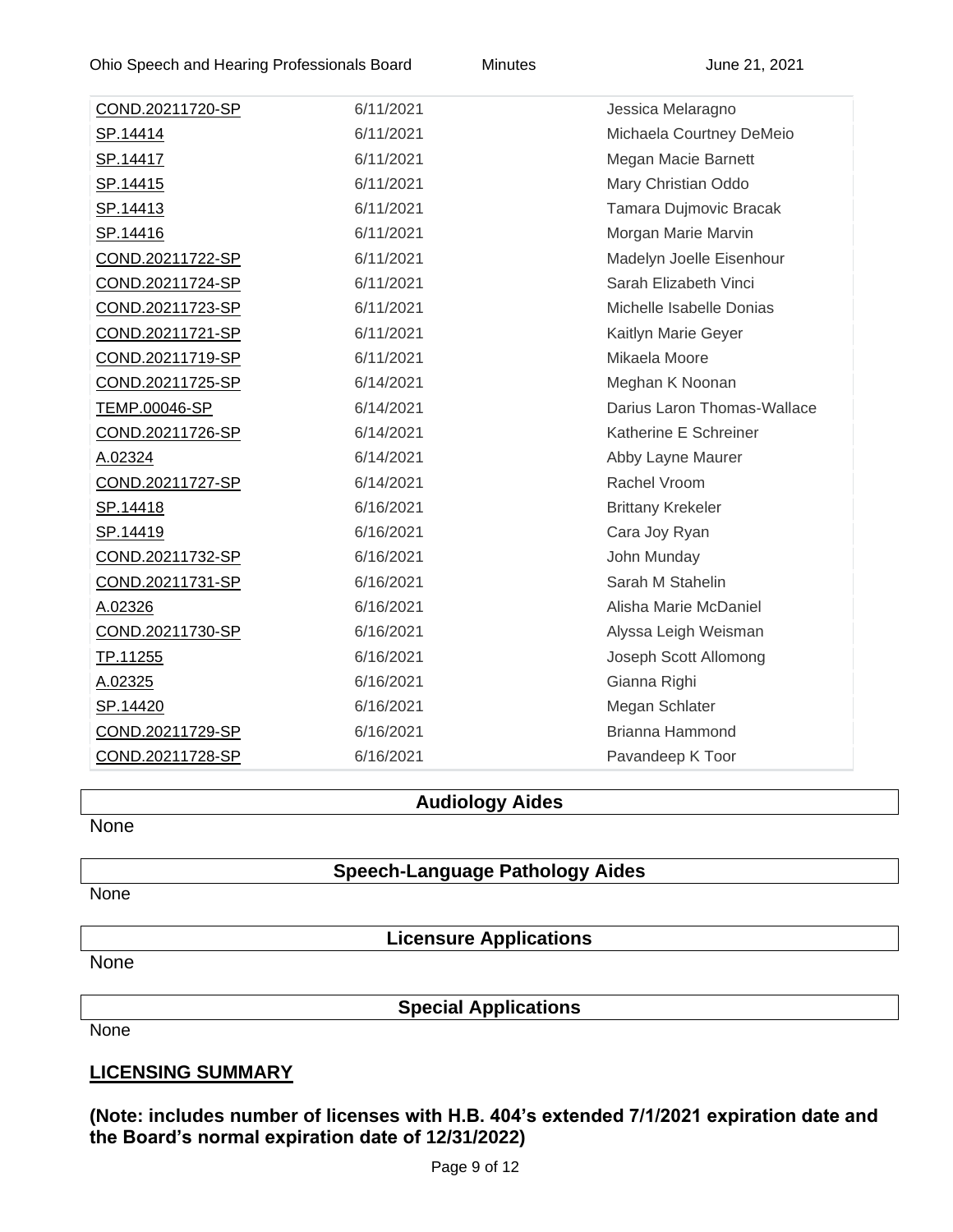| Audiology                             | 1,122  |
|---------------------------------------|--------|
| <b>Audiology Aide</b>                 | 98     |
| Conditional Speech-Language Pathology | 332    |
| Dual - Audiology and Speech-Language  | 32     |
| <b>Hearing Aid Dealers</b>            | 239    |
| <b>Hearing Aid Satellites</b>         | 422    |
| <b>Hearing Aid Fitters</b>            | 473    |
| <b>Inactive Audiology</b>             | 67     |
| Inactive Speech-Language Pathology    | 381    |
| Speech-Language Pathology             | 8,190  |
| Speech-Language Pathology Aide        | 5      |
| <b>Trainee Permit Holders</b>         | 50     |
| <b>TOTAL</b>                          | 11,411 |

| Pending Renewals (Note: as of 05/05/2021)                                             |       |
|---------------------------------------------------------------------------------------|-------|
| (Note: summary reflects total licenses with a 7/1/2021 expiration date per H.B. 404's |       |
| extension)                                                                            |       |
| Audiology                                                                             | 137   |
| Audiology Aide                                                                        | 32    |
| <b>Hearing Aid Dealers</b>                                                            | 64    |
| <b>Hearing Aid Satellites</b>                                                         | 130   |
| <b>Hearing Aid Fitters</b>                                                            | 160   |
| <b>Inactive Audiology</b>                                                             | 28    |
| Inactive Speech-Language Pathology                                                    | 164   |
| Speech-Language Pathology                                                             | 1,352 |
| Speech-Language Pathology Aide                                                        | 2     |
| Total Licensees with 7/1/2021 expiration date:                                        | 2,069 |

## **(Note: Pending Renewals as of 5/15/2021 total was 2,659)**

## **COMMITTEE REPORTS**

A. Rules Committee – Matt Starner, Chair

Mr. Starner reported that the Rules Committee met on June 17, 2021. They reviewed additional public comments to the proposed rules for the renewal of trainee permits under Ohio Administrative Code (OAC) section 4747-1-11, and trainee permit supervision under OAC section 4747-1-14. The Committee reviewed two comments that were submitted during the second public comment period. Mr. Starner noted that one comment suggested changing a pronoun, e.g., "his permit" that was referenced in OAC section 4747-1-11 (B)(2). The Committee will recommend changing the verbiage to "the permit." Mr. Starner stated that the other comment suggesting that audiologists be authorized to supervise trainee permit holders was previously addressed in the commentary posted in the updated proposed rules. He noted that this change would require an update to the statute, e.g., Ohio Revised Code section 4747.10, by the legislature. The Committee believes this is not an immediate issue because audiologists who merchandise hearing aids are required to hold a hearing aid dealers license and therefore would be authorized to supervise a trainee permit under their dealer's license. Mr. Starner stated that the second public comment period will end on June 30, 2021.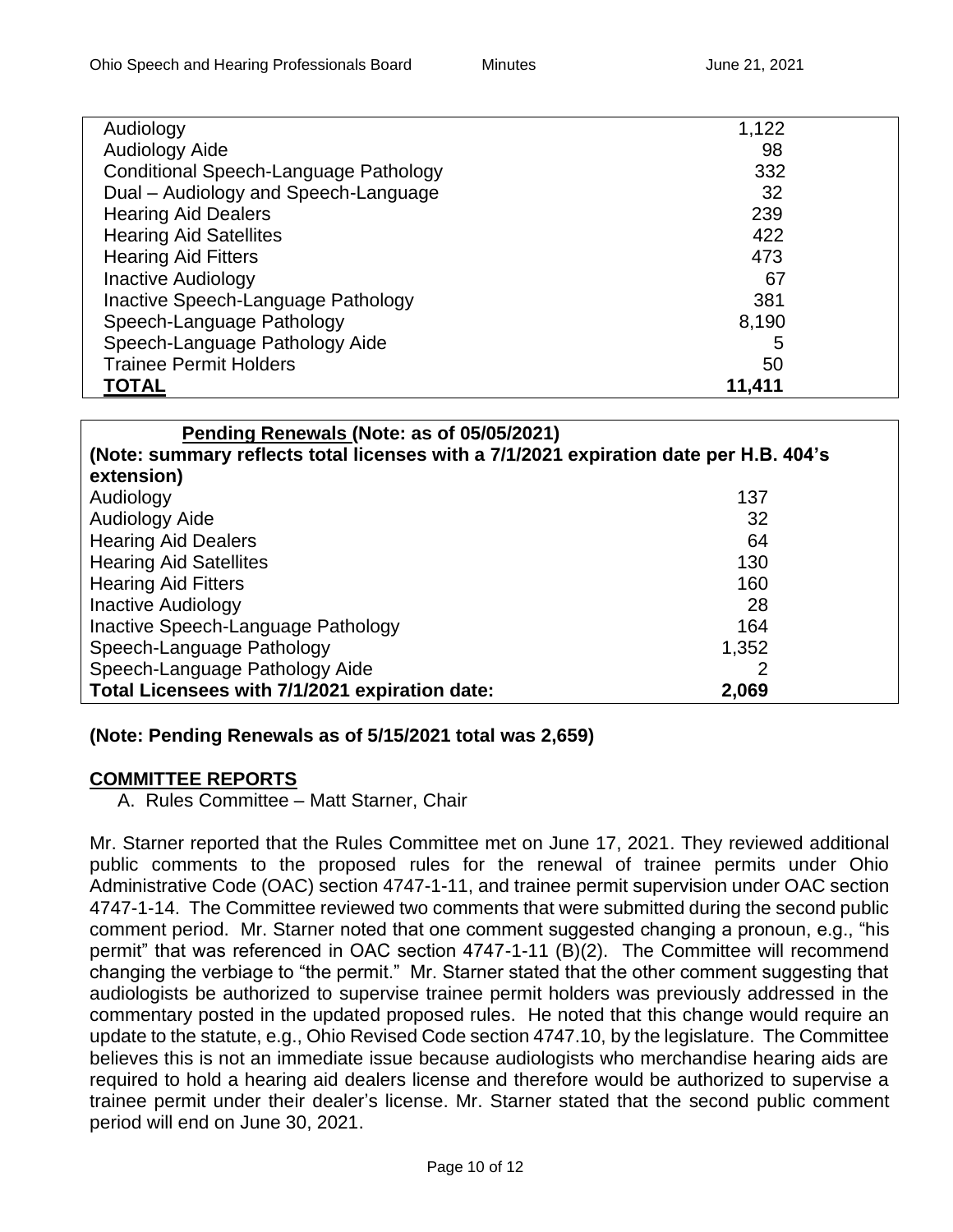### **BOARD BUSINESS**

A. Review of Board Policies

#### **Motion #6 – Board Policy #05-02 - Expenses**

Mr. Thornton reported on proposed updates to Board Policy #05-02 regarding expenses which clarifies the separation of duties when processing board expenditures.

Ms. Burton moved to approve Board Policy #05-02 on expenses. Dr. Spangler seconded the motion. The motion passed unanimously.

#### **Motion #7 – Board Policy #05-04 - Purchasing**

Mr. Thornton reported on proposed updates to Board Policy #05-04 regarding purchasing which clarifies the separation of duties when making purchases. Mr. Starner moved to approve Board Policy #05-04 on purchasing. Mr. Pratt seconded the motion. The motion passed unanimously.

B. Executive Director's Annual Review

The Board President reported that the Executive Director's annual review for 2020 was finalized and noted that the Board recommended an increase in compensation for the Executive Director. She noted that the Board made a similar recommendation in the Executive Director's 2019 annual review; however, a pay freeze for exempt employees was in effect at the time due to the COVID-19 pandemic. She stated that the Ohio Department of Administrative (DAS) Services announced that effective April 11, 2021, the pay freeze for exempt employees was lifted and implementation of any salary measures could resume consistent with DAS salary guidelines and supported by the Board's budget.

#### **Motion #8**

Ms. Burton moved to approve a three percent increase for the Executive Director that is supported by the Board's budget and consistent with DAS' salary guidelines for exempt state employees, effective April 11, 2021. Mr. Starner seconded the motion. The motion passed unanimously.

#### **CORRESPONDENCE**

There was no correspondence discussed at the meeting.

#### **OPEN FORUM FOR PUBLIC AND PROFESSIONAL ORGANIZATIONS**

There were no comments from members of the public or professional organizations.

#### **MEMBER CONCERNS**

There were no board member concerns brought forward at the meeting.

#### **ADJOURNMENT**

The meeting was adjourned at 11:06 a.m.